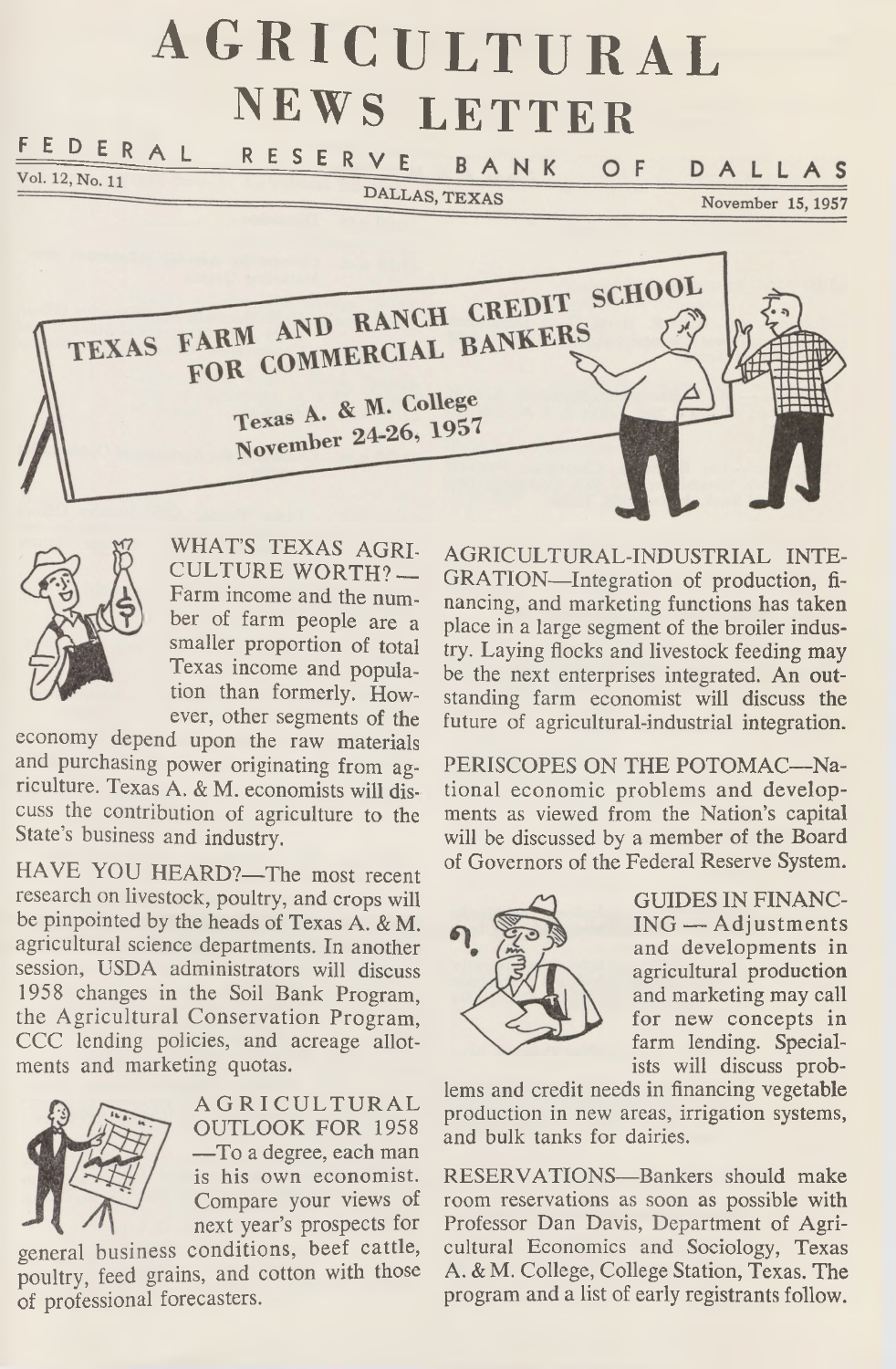## **PROGRAM**

*M em orial Student Center Texas A. & M. College*

**Sunday Evening, November 24** 11:00 a.m. Discussion

Toastmaster — Tyrus R. Timm, Head, Department of Agricultural Economics and Sociology, A. & M.

Welcome — M. T. Harrington, President, A. & M. College of Texas and Texas A. & M. College

Response — Lee Ragsdale, Chairman, Bankers Advisory Committee, and Vice President, First

Chairman — W. D. Black, Jr., Vice President, First City National Bank, Houston, Texas

National Bank, Jacksonville, Texas

7:00 p.m. Smorgasbord

College of Texas

System

Social Hour

**11:10** a.m. **Changes in Acreage Allotments and Marketing Quotas**

> H. H. Marshall, Administrative Officer, State Agricultural Stabilization and Conservation Office, College Station, Texas

11:20 a.m. Discussion

**11:30** a.m. **Changes in the Agricultural Conservation Program**

> Lester Young, Administrative Officer, State Agricultural Stabilization and Conservation Office, College Station, Texas

- **Monday Morning, November 25** 11:40 a.m. Discussion
	- 11:50 a.m. Adjourn
- **9:00 a.m. The Washington Scene**

Chas. N. Shepardson, Member, Board of Governors, Federal Reserve System, Washington, D. C.

- 9:40 a.m. Discussion
- 9:55 a.m. Recess
- **10:15 a.m. What's New in Agricultural Stabilization and Conservation Programs?**

G. F. Osborn, State Administrative Officer, State Agricultural Stabilization and Conservation Office, College Station, Texas

**10:20 a.m. The New CCC Lending Policy**

Jack Bradshaw, Administrative Officer, State Agricultural Stabilization and Conservation Office, College Station, Texas

- 10:40 a.m. Discussion
- **10:50 a.m. Changes in the Soil Bank Program**

Irvin Lloyd, Administrative Officer, State Agricultural Stabilization and Conservation Office, College Station, Texas

### **Monday Afternoon, November 25**

Chairman — Archie B. Scott, Executive Vice President, The Security State Bank, Pecos, Texas

1:30 p.m. **The Agricultural Outlook for 1958**

General Outlook — John G. McHaney, Extension Economist, Texas Agricultural Extension Service, College Station, Texas — Moderator

Beef Cattle — John G. McNeely, Professor, Department of Agricultural Economics and Sociology, A. & M. College of Texas

Poultry — George Mountney, Assistant Professor, Department of Poultry Science, A. & M. College of Texas

Feed Grains — A. C. Magee, Profes-<br>sor, Department of Agricultural Economics and Sociology, A. & M. College of Texas

Cotton — R. L. Hunt, Professor, De-<br>partment of Agricultural Economics and Sociology, A. & M. College of Texas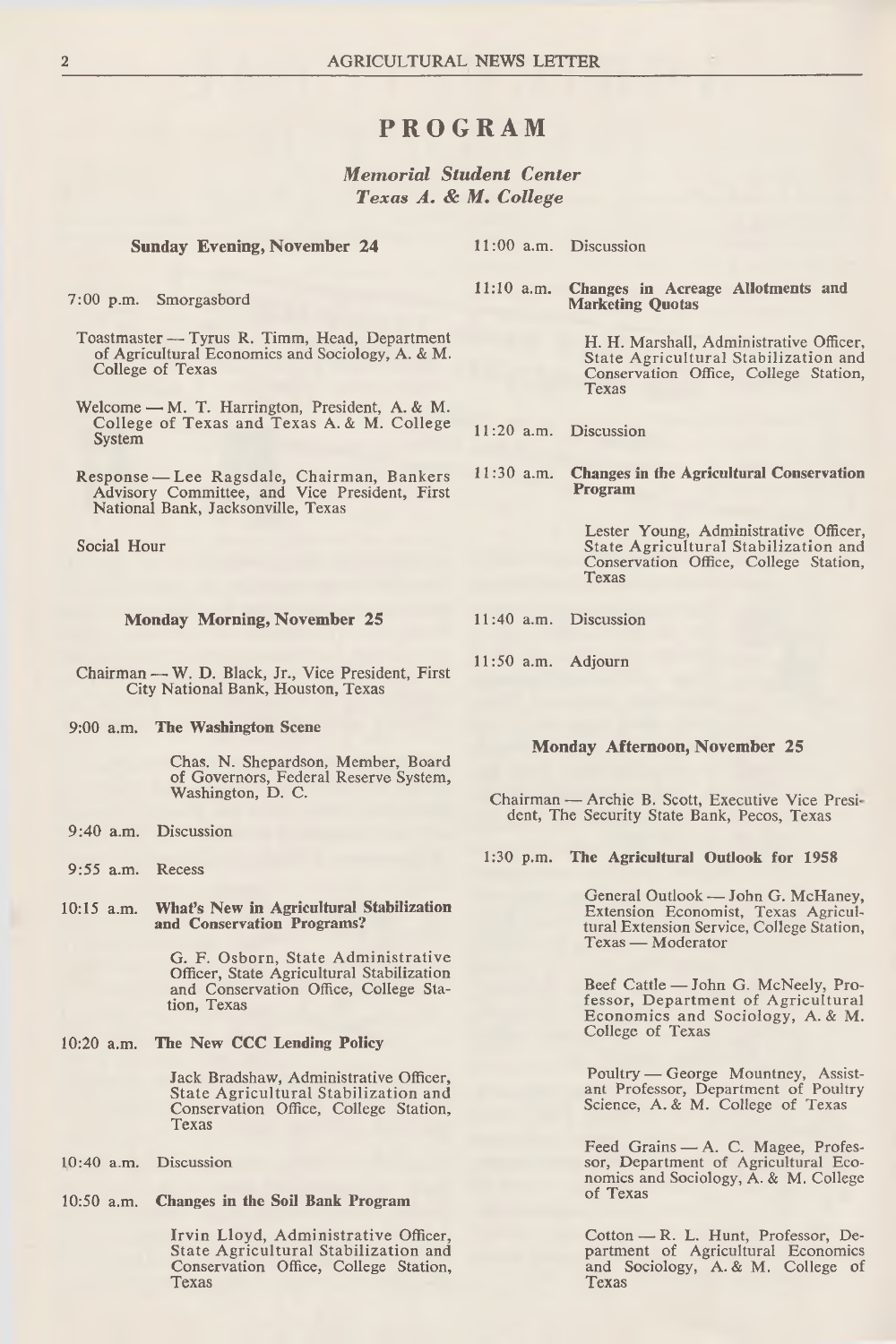- 
- 3:00 p.m. Recess
- 3:15 p.m. **What's New in Agricultural Science?** Agriculture

Livestock — O. D. Butler, Head, Department of Animal Husbandry, A.&M. College of Texas

Poultry - John Quisenberry, Head, Department of Poultry Science, A.&M. College of Texas

Crops — John Rogers, Head, Department of Agronomy, A. & M. College of Texas

4:15 p.m. Discussion

4:45 p.m. Adjourn

#### **Monday Evening, November 25**

- 7:00 p.m. Banquet
- Toastmaster J. C. Miller, Dean, School of Agriculture, A. & M. College of Texas
- Music by Singing Cadets William Turner, Conductor
- The 1957 Bankers Scholarship

#### Address — **Agricultural-Industrial Integration**

George L. Mehren, Chairman, Department of Agricultural Economics, and Director, Giannini Foundation, Univer-sity of California, Berkeley, California

#### **Tuesday Morning, November 26**

- Chairman Pat Newton, Cashier, First State Bank & Trust Co., Bryan, Texas
- 9:00 a.m. **How Much Is Texas Agriculture Worth** to **Texas Business and Industry?** (A Task Force Presentation by Staff of Agricultural Economics and Sociology, A. & M. College of Texas)

Alvin B. Wooten, Extension Economist — Leader

2:30 p.m. Discussion Jarvis Miller, Assistant Professor of Agricultural Economics

John H. Southern, Agricultural Eco-<br>nomist, United States Department of

Vance W. Edmondson, Assistant Professor of Agricultural Economics

Clarence Moore, Assistant Professor of Agricultural Economics

Robert G. Cherry, Extension Economist

Bardin H. Nelson, Professor of Rural Sociology

- 10:10 a.m. Discussion
- 10:25 a.m. Recess

#### **G uides in Financing**

**10:40** a.m **New Vegetable Production**

H. B. Sorensen, Associate Professor, Department of Agricultural Economics and Sociology, A.&M. College of Texas

- 10:55 a.m. Discussion
- **11:00 a.m. Bulk Tanks for Dairies**

Randall Stelly, Assistant Professor, Department of Agricultural Economics and Sociology, A.&M. College of Texas

- 11:15 a.m. Discussion
- **11:20 a.m. Irrigation Systems**

W. F. Hughes, Agricultural Economist, United States Department of Agriculture, College Station, Texas

- 11:35 a.m. Discussion
- 11:45 a.m. Adjourn

#### **Tuesday Afternoon, November 26**

- 1:00 p.m. Tour of college agricultural plant (Optional)
- 3:00 p.m. Adjourn